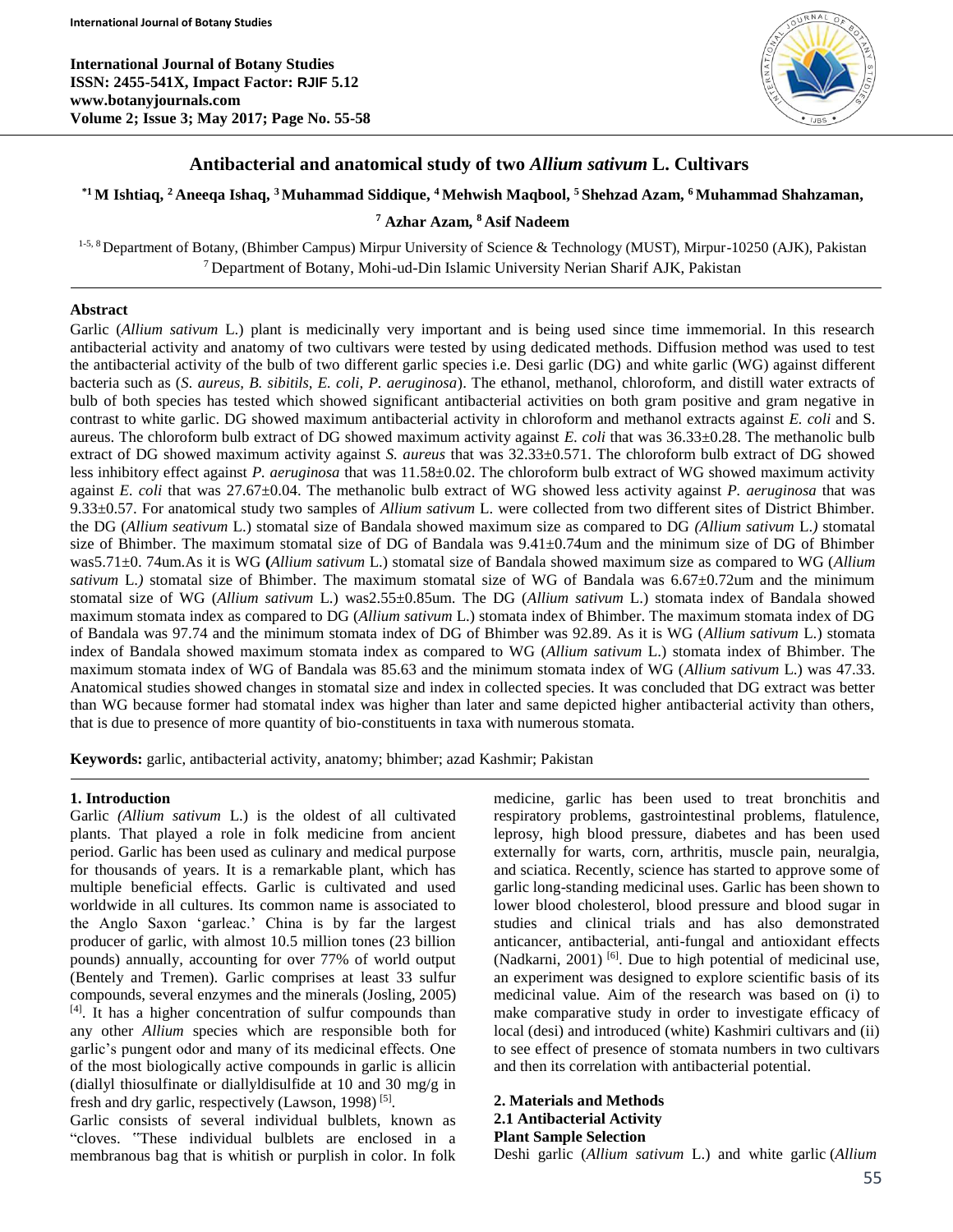*sativum* L.) were selected to observe antibacterial activity. Deshi garlic was collected from Tehsil Samahni (Bandala) and white garlic was purchased from the local vegetable market of Bhimber Azad Kashmir.

#### **Preparation of Plant Extracts**

Plant material was collected and then washed under tap water for the removal of extra mud. It was then cut into small pieces and dried carefully under shade and then homogenized to fine powder and stored in airtight bottles separately. Ten gram portion of each dried powdered plant part material was soaked separately in 100 ml Chloroform, Methanol, Distilled water, Ethanol. The extraction was carried out by maceration for 7 days in each solvent at room temperature. The solvent extracted material was filtered in separate beakers (Rawlins and Tindall, 1977)<sup>[8]</sup>. All extracts were then dried at room temperature, weight and stored until further analysis.

### **Test Organisms**

In the present study gram positive bacteria i-e *Styplococcus aureus, Bacillus subtilis,* gram negative bacteria i-e *Escherichia coli, Pseudomonas aeruginosa*, were used to evaluate the antibacterial potential of different extracts of the selected plant material.

## **Protocol Optimization**

Screening of the anti-bacterial activity was performed by well diffusion technique (Saeed *et al.,* 2005). The Mueller-Hinton agar plates were seeded with 0.1 ml of the standardized inoculums of bacteria. The inoculums were spread evenly over plate with sterile glass spreader. The seeded plates were allowed to dry in the incubator at  $37\text{ °C}$  for 20 minutes. A standard crack border of 5 mm diameter was used to cut uniform wells on the surface of the plates, and 0.1 ml of each concentration was introduced in the well with ethylene glycol as a control. The inoculated plates were incubated at  $37 \text{ }^0\text{C}$ for 24 hrs. And zone of inhibition diameter was measured to using nearest millimeter (mm).

## **2.2 Anatomical Analysis**

## **Collection of Experimental Material**

Two samples of desi variety of garlic (*Allium sativum* L.) and the two samples of white variety of garlic (*Allium sativum* L.) were collected from two different areas of District Bhimber

Azad Kashmir (Bandala, Bhimber).

#### **Procedure Adopted**

Fresh leaves were used directly for anatomical studies. Fresh leaves were placed in a test tube filled with 88% lactic acid kept hot in boiling water bath for about 5 to 10 minutes. Lactic acid softens the tissue of the leaf to make peeling off possible, Anatomical studies were conducted on leaves taken from middle portion of plant. The epidermal peelings of leaves were done in six accession of each plant. When leaves become soften they were poured in Petri dish and washed with water for 2 or 3 times. The leaf was then placed on glass slide. The epidermis was peeled with sharp razor and the residues left were then removed. Then 2 or 3 drops of bleach was put on the peeled epidermis and then it was left for 30 to 40 seconds remove spare traces of chloroplast and again washed. At one end one or two drops of lactic acid were poured over it and then covered with cover slip. Anatomy of leaf epidermis was studied using microscope. leaf epidermis was studied using microscope. Microphotograph was done by using CCD digital camera (Model: DK 5000). No of stomata were count 3-4m times in order to ensure accuracy. Different magnifications were used to obtain finer details of epidermis.

#### **3. Results and Discussion**

In this research, two cultivars of garlic (*Allium sativum* L.) viz Desi (pink) and Kashmiri (white) were studied for their anatomical variations and their subsequent impacts as antibacterial agent agaisnt human pathogens (bacteria) Fig 1 and Fig 2. The research depicted that morphologically and anatomically two cultivars were different. The local community prefers pink (local) garlic for culinary purpose and it has good taste and smell. It is has more antibacterial activity then white garlic population/ accession.

First four strains of bacteria were used as test organism and extracts of four different solvents were used for efficacy verification. The results showed that all solvents' extract do possess less or more activity agaisnt bacteria (Table 1). The highest values of zone of inhibition were shown by cholorformic extract agaisnt *E. coli* with 32.33±0.57 mm, followed by chloroform extract agaisnt *B.stubtilis* with 32.43±0.24 mm. While lowest antibacterial potential was found for ethanolic extract as 12.45±0.03 mm agaisnt *B.stubtilis* (Table 1)*.*

| Sr.No | <b>Strains</b>  | <b>Ethanol</b> | <b>Methanol</b> | <b>Chloroform</b> | <b>Distill Water</b> |
|-------|-----------------|----------------|-----------------|-------------------|----------------------|
|       | E.coli          | $14.43+0.26$   | $16.00+1.00$    | $36.33+0.28$      | $27.66 \pm 0.57$     |
|       | B. stubtils     | $12.45+0.03$   | $20.25+0.21$    | $32.43+0.24$      | $23.3+0.29$          |
| 3.    | <i>S.aureus</i> | $20.24 + 0.02$ | $32.33+0.57$    | $18.00+0.57$      | $31.2 + 0.16$        |
| 4.    | P.aeruginosa    | $30.23 + 0.20$ | $15.43+0.32$    | $11.58 + 0.02$    | $28.46 \pm 0.06$     |

**Table 1:** Antibacterial Activity Shown as Zone of inhibition (mm) of Bulbs of *Allium sativum* L. (Desi garlic cultivar- Pink One)

Table 1 it is evident from the results that all desi garlic (*Allium sativum* L.) bulb extracts showed activity against selected bacteria. The chloroform bulb extract of DG (*Allium sativum* L.) showed maximum activity against *E. coli* that is 36.33±0.28. The chloroform bulb extract of DG (*Allium* 

*sativum* L.) showed maximum activity as compared to other extracts. The chloroform bulb extract of DG showed minimum activity against *P. aeruginosa* 11.58±0.02 as shown in Fig 3. These results were compare able with previous study Gaherwal *et al*., (2014) [3] .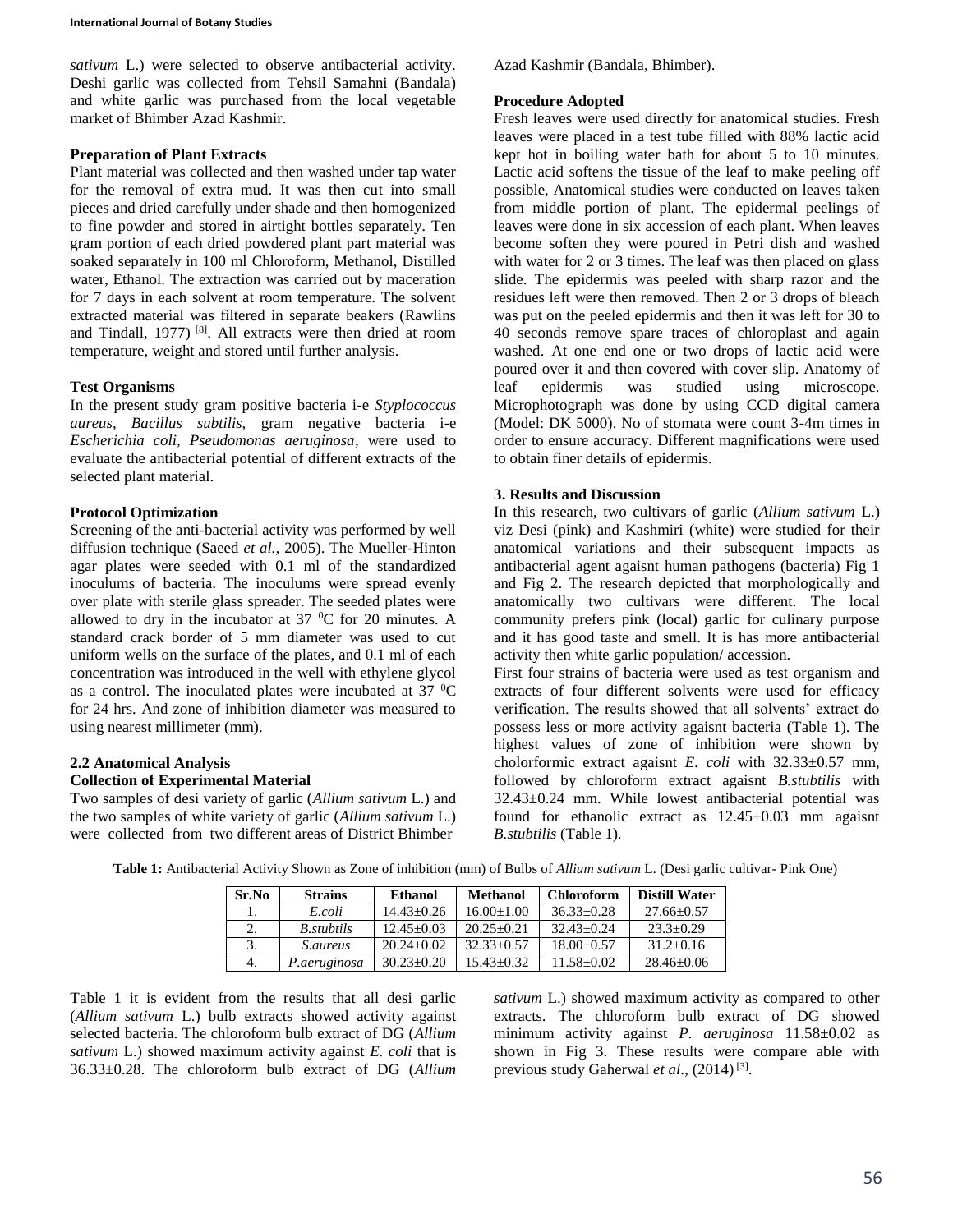**Table 2:** Antibacterial Activity Shown as Zone of inhibition (mm) of Bulbs of *Allium sativum* L. (White garlic cultivars)

| Sr.No | <b>Strains</b>     | Ethanol        | Methanol       | <b>Chloroform</b> | <b>Distill Water</b> |
|-------|--------------------|----------------|----------------|-------------------|----------------------|
|       | E. coli            | $15.66 + 0.57$ | $12.06 + 0.04$ | $27.67+0.04$      | $12.6 + 0.16$        |
|       | <i>B.stubtilis</i> | $9.56 + 0.32$  | $11.80 + 0.04$ | $10.33 + 0.57$    | $11.33 + 0.57$       |
|       | <i>S.aureus</i>    | $26.00+0.00$   | $12.31 + 0.03$ | $10.02 + 0.24$    | $21.66 \pm 0.57$     |
| 4.    | P.aeruginosa       | $15.43 + 0.32$ | $9.33+0.57$    | $11.80 + 0.04$    | $10.66 \pm 0.57$     |

In Table 2 The chloroform bulb extract of White garlic (*Allium sativum* L.) showed maximum activity against *E. coli* that is 27.67±0.04. The chloroform bulb extract of WG (*Allium sativum* L.) showed maximum activity as compared to other extract. The Ethanolic bulb extract of WG (*Allium sativum* L.) showed less activity against *B. subtilis* that is 9.56±0.32. These results are more or less similar to results of Rathee *et al.*, (2010)<sup>[7]</sup>.

In second parameter of research, anatomical analysis, leaf of two cultivars were tested for their epidermal features. It was found that epidermal anatomy of two populations were different with reference of stomata number, types and frequency depending on type of soil and area of experiment. Two zones of climatic were used for comparison analysis for foliar dermal study.

**Table 3:** Stomatal Size of Two Cultivars of *Allium Sativum* L. Leaf from Two Sampling Area of District Bhimber Azad Kashmir

| Sr. No | Allium sativum L. | Areas   | Stomatal Size $(\mu m)$ |
|--------|-------------------|---------|-------------------------|
| ı.     | Desi garlic       | Bandala | $9.41 + 0.74$           |
| z.     | Desi garlic       | Bhimber | $5.71 + 0.74$           |
|        | White garlic      | Bandala | $6.67+0.72$             |
|        | White garlic      | Bhimber | $2.55 \pm 0.85$         |



**Fig 1:** Two Cultivars of Allium sativum L (Left: Desi Cultivar and Right White Cultivar)

It is revealed that the desi garlic's (*Allium sativum* L.) Stomatal size of Bandala showed maximum size as compared to desi garlic's (*Allium sativum* L.) Stomatal size of Bhimber. The maximum Stomatal size of desi garlic's of Bandala was  $9.41 \pm 0.74 \mu m$  and the minimum size of desi garlic of Bhimber was  $5.71\pm0.74\mu$ m (Table 3). As it is white garlic's (*Allium sativum* L.) stomatal size of Bandala showed maximum size as compared to white garlic's (*Allium sativum*  L.) stomatal size of Bhimber. The maximum stomatal size of white garlic's of Bandala was  $6.67 \pm 0.72$  µm and the minimum Stomatal length of white garlic's (*Allium sativum*  L.) was  $2.55\pm0.85$  µm. These results more or less similar to results of Anjala and Wang (2014).

**Table 4:** Stomatal index of Two Cultivars of *Allium sativum* L. Leaf from Two Sampling Area of District Bhimber Azad Kashmir

| Sr. No | Allium sativum L. | <b>Areas</b>   | Stomata index |
|--------|-------------------|----------------|---------------|
|        | Desi garlic       | Bandala        | 97.74         |
|        | Desi garlic       | Bhimber        | 92.89         |
|        | White garlic      | Bandala        | 85.63         |
|        | White garlic      | <b>Bhimber</b> | 47.33         |



**Fig 2:** Two Cultivars of Allium sativum L (Left: Desi Cultivar and Right White Cultivar)



**Fig 3:** Antibacterial Activity of Two Cultivars of Allium sativum L (Left: Desi Cultivar and Right White Cultivar) shown as Zone of Inhibition (mm)

Table 4 revealed that the desi garlic's (Allium sativum L.) stomata Index of Bandala showed maximum stomata index as compared to desi garlic's (Allium sativum L.) stomata index of Bhimber. The maximum stomata index of desi garlic's of Bandala was 97.74 and the minimum stomata index of desi garlic of Bhimber was 92.89. As it is white garlic's (*Allium*  sativum L.) stomata index of Bandala showed maximum stomata index as compared to white garlic's (Allium sativum L.) stomata index of Bhimber. The maximum stomata index of white garlic's of Bandala was 85.63and the minimum stomata index of white garlic's (Allium sativum L.) was 47.33. Desi garlic (Allium sativum L. showed more stomatal size due to environmental factors and index as compared to White garlic (Allium sativum L.) Due to these DG (Allium sativum L.) more antibacterial activity on these basis DG is much better than White garlic (Allium sativum L.) These